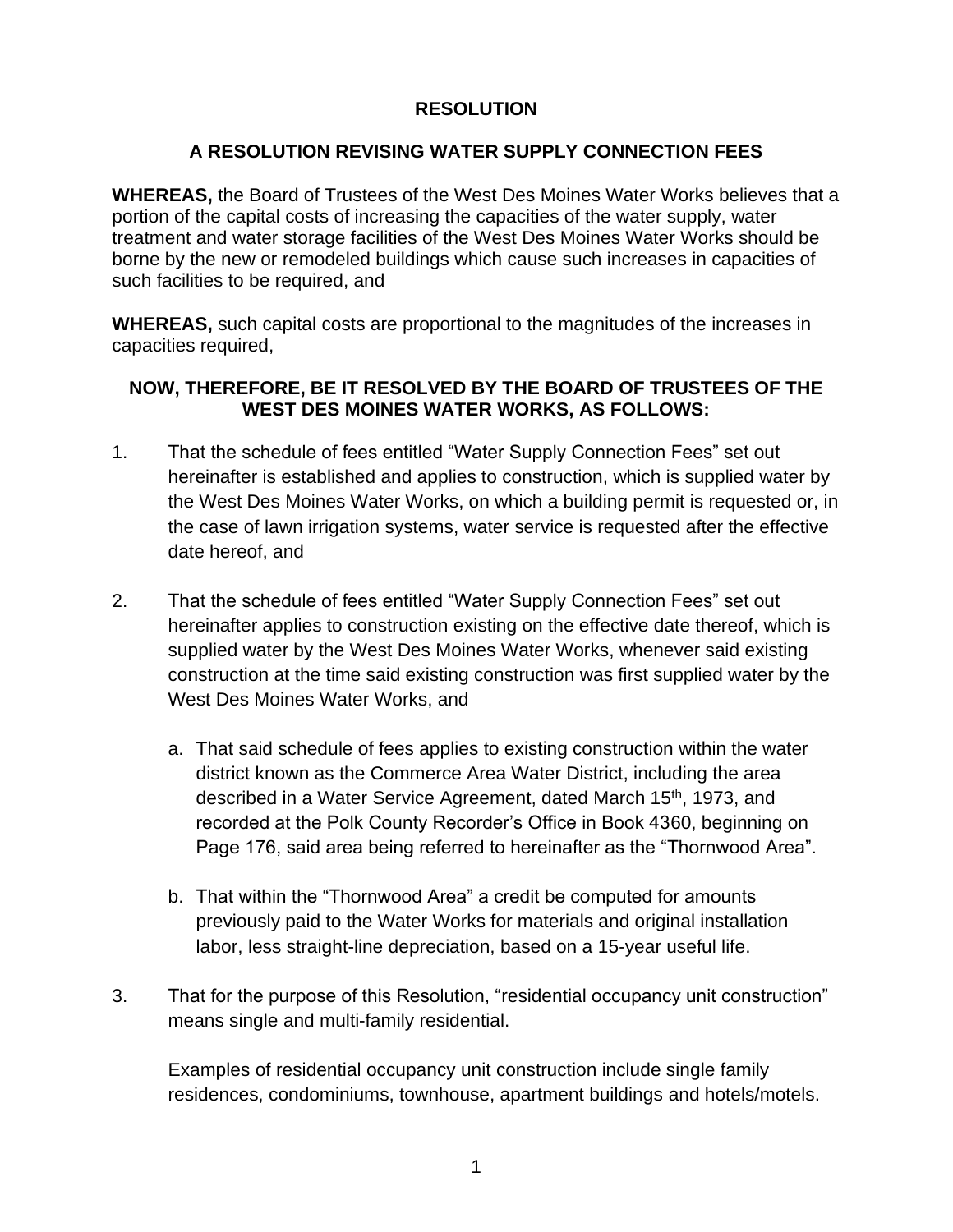4. That for the purpose of this Resolution, "non-residential construction" means any other commercial/industrial building not meant for residential occupation.

Examples of non-residential construction include office buildings, strip malls, warehouses, storage buildings, schools, industrial plants and government buildings.

- 5. The determination of whether a particular building is of residential occupancy unit or non-residential construction shall be made by the Water Works, based on where the preponderance of water will be used in the building.
- 6. Billings for Water Supply Connection Fees shall be prepared as soon as possible after a building permit is obtained for the construction, except when the initial building permit is for construction of a "shell" in which no plumbing fixtures are to be installed as part of the initial construction.

In these instances, a separate billing shall be prepared for each occupancy unit, as soon as possible after the building permit for the occupancy unit is obtained. All billings shall be addressed to the firm or individual having general contractor responsibility for the construction.

7. That said schedule of Water Supple Connection Fees shall be as follows:

# **Water Supply Connection Fees**

#### Residential Occupancy Unit Construction

First 8 units per building the state of the State State State State State State State State State State State S Next 6 units per building and the set of the set of \$620 per unit Next 6 units per building Next 6 units per unit Next 10 units per building and the state of  $$ 460$  per unit Over 30 units per building the state of the \$380 per unit

#### Description Water Supply Connection Fee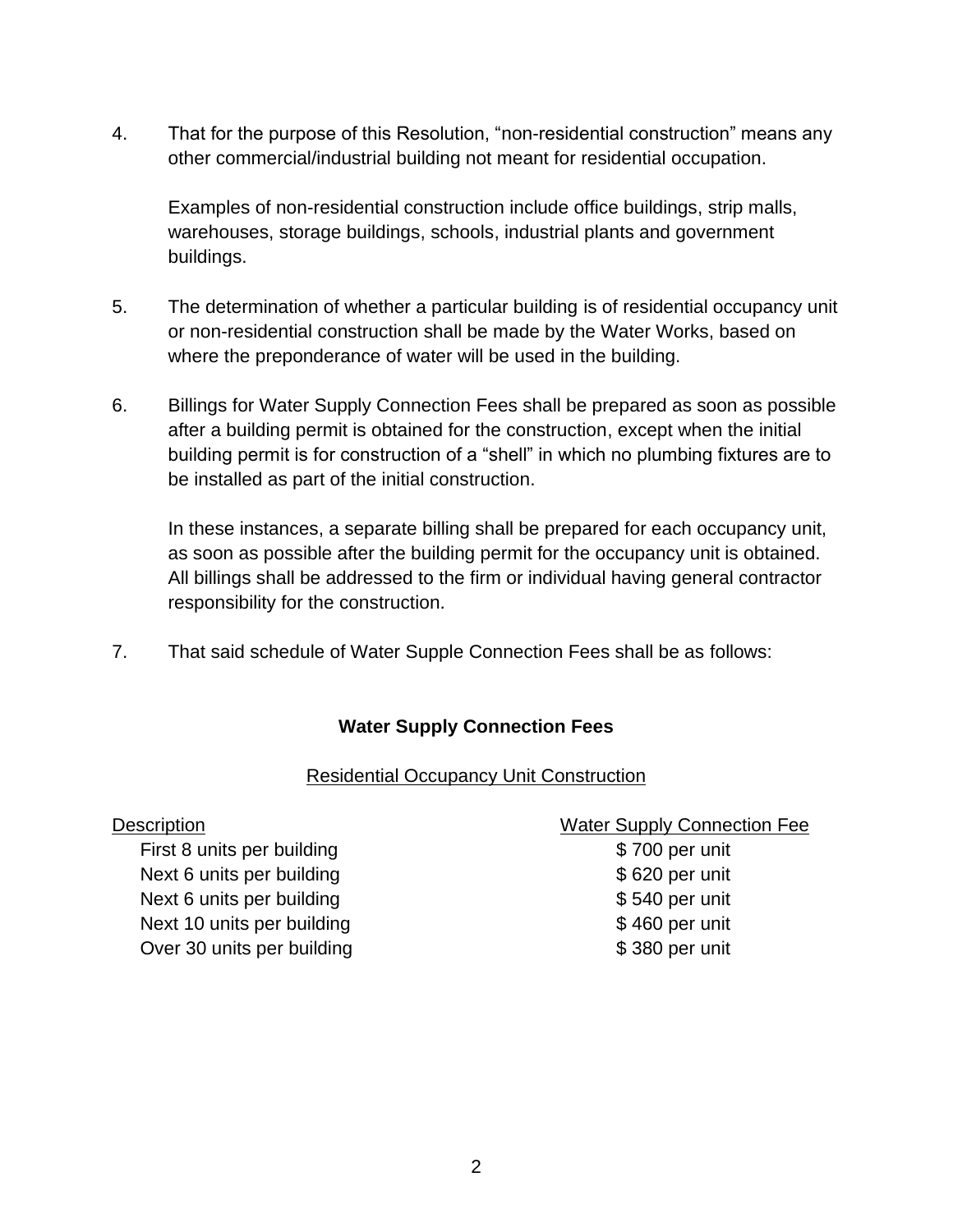### Non-Residential Construction

| Meter Size               | <b>Water Supply Connection Fee</b> |
|--------------------------|------------------------------------|
| $\frac{3}{4}$ Inch Meter | \$700.00                           |
| 1 Inch Meter             | \$1,100.00                         |
| 1.5 Inch Meter           | \$4,000.00                         |
| 2 Inch Meter             | \$5,000.00                         |
| 3 Inch Meter             | \$13,000.00                        |
| 4 Inch Meter             | \$25,000.00                        |
| 6 Inch Meter             | \$50,000.00                        |
| 8 Inch Meter             | \$70,000.00                        |
| 10 Inch Meter            | \$110,000.00                       |
|                          |                                    |

# **Lawn Irrigation Systems**

An additional Water Supply Connection Fee applies to underground lawn irrigation systems, based on meter size as noted below.

| Meter Size                                                            | <b>Water Supply Connection Fee</b> |
|-----------------------------------------------------------------------|------------------------------------|
| 3⁄4 Inch Meter                                                        | \$770.00                           |
| 1 Inch Meter                                                          | \$1,210.00                         |
| 1.5 Inch Meter                                                        | \$4,400.00                         |
| 2 Inch Meter                                                          | \$5,500.00                         |
| 3 Inch Meter                                                          | \$14,300.00                        |
| 4 Inch Meter                                                          | \$27,500.00                        |
| 6 Inch Meter                                                          | \$55,000.00                        |
| 8 inch or larger irrigation meters are not allowed in West Des Moines |                                    |

An additional Water Supply Connection Fee applies when a water meter and smartpoint is provided to measure water used for irrigation or other outdoor purposes through hoses, movable sprinklers or other devices which are not permanently installed in a particular location, for swimming pools or for other uses for which sanitary sewer service charges are not applicable, except permanently installed irrigation systems:

| Water Meter Size              | <b>Fee</b> |
|-------------------------------|------------|
| 5/8 inch x $\frac{3}{4}$ inch | \$460.00   |

For water meters 1 inch or larger, the non-residential construction fee schedule applies.